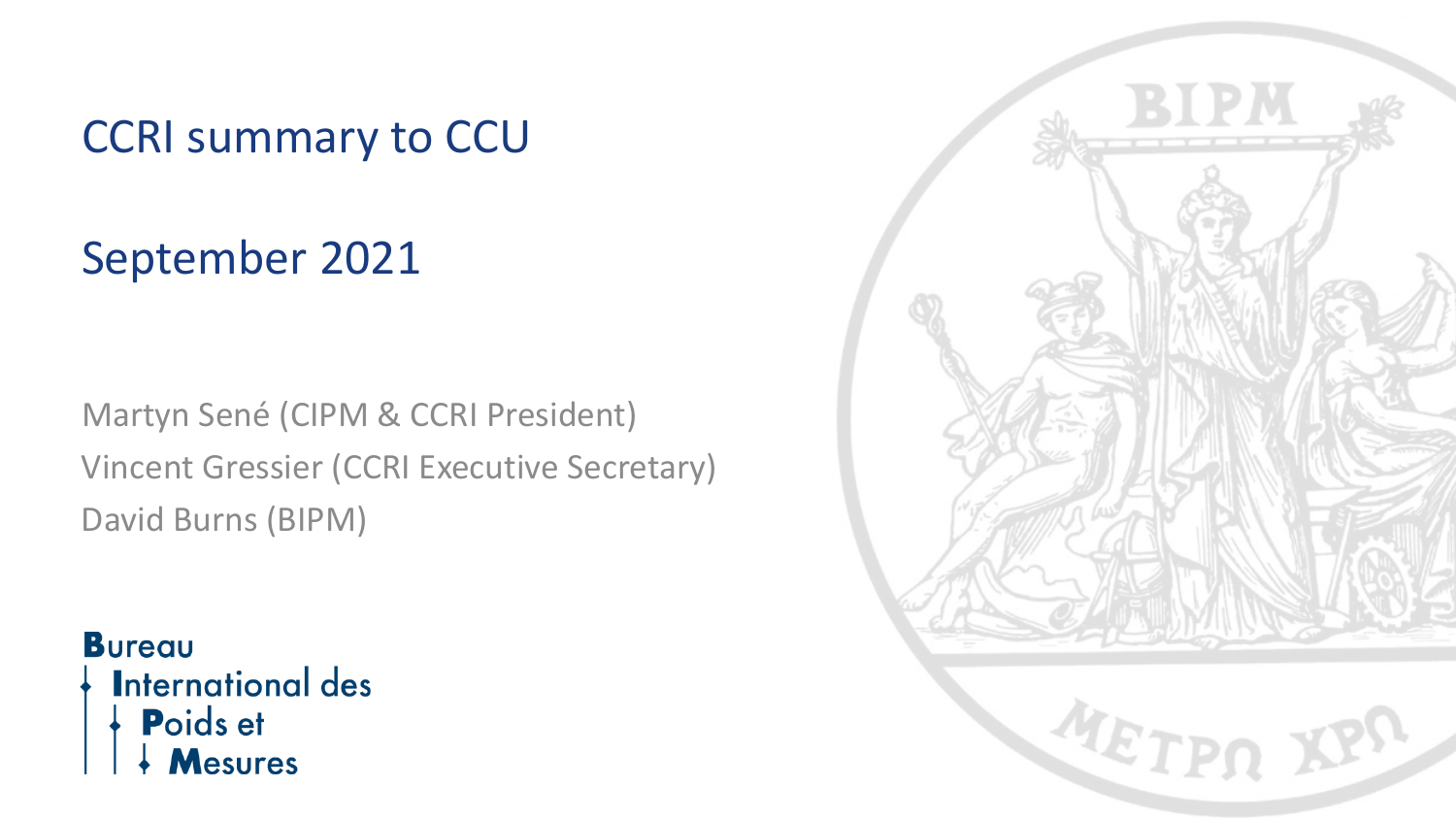This short report highlights a few current points of interest for CCU from CCRI.

- CCRI held its biennial plenary meeting along with Section and WG meetings virtually in June 2021.
- Slide 3 sets out the relationship between the various interested parties involved in the development of quantities and units in Ionising radiation. Hence the need for close working between CCRI, ICRU and ICRP.
- Slide 4 highlights progress on work to implement the practical outcomes of ICRU Report 90 (2014)
- Slide 5 notes the significant implications of the recent ICRU report 95 (2020, joint with ICRP), which will need to be worked through in the coming months/years.
- CCRI have continued to develop our communications strategy using a variety of channels being; with increasing use of digital tools. In the last year the launch of a Webinar series, catalysed by the pandemic, has been successful with good attendance from across the globe, with more planned for the future (Slide 6).
- During 2020/21 CCRI have reviewed and revised our strategy to reflect new developments in the field of ionizing radiation metrology and in our stakeholder community. One significant development was the addition of a 5th high level aim - aligned with the wider Digital-SI activities. (slide 7)

**Bureau International des Poids et**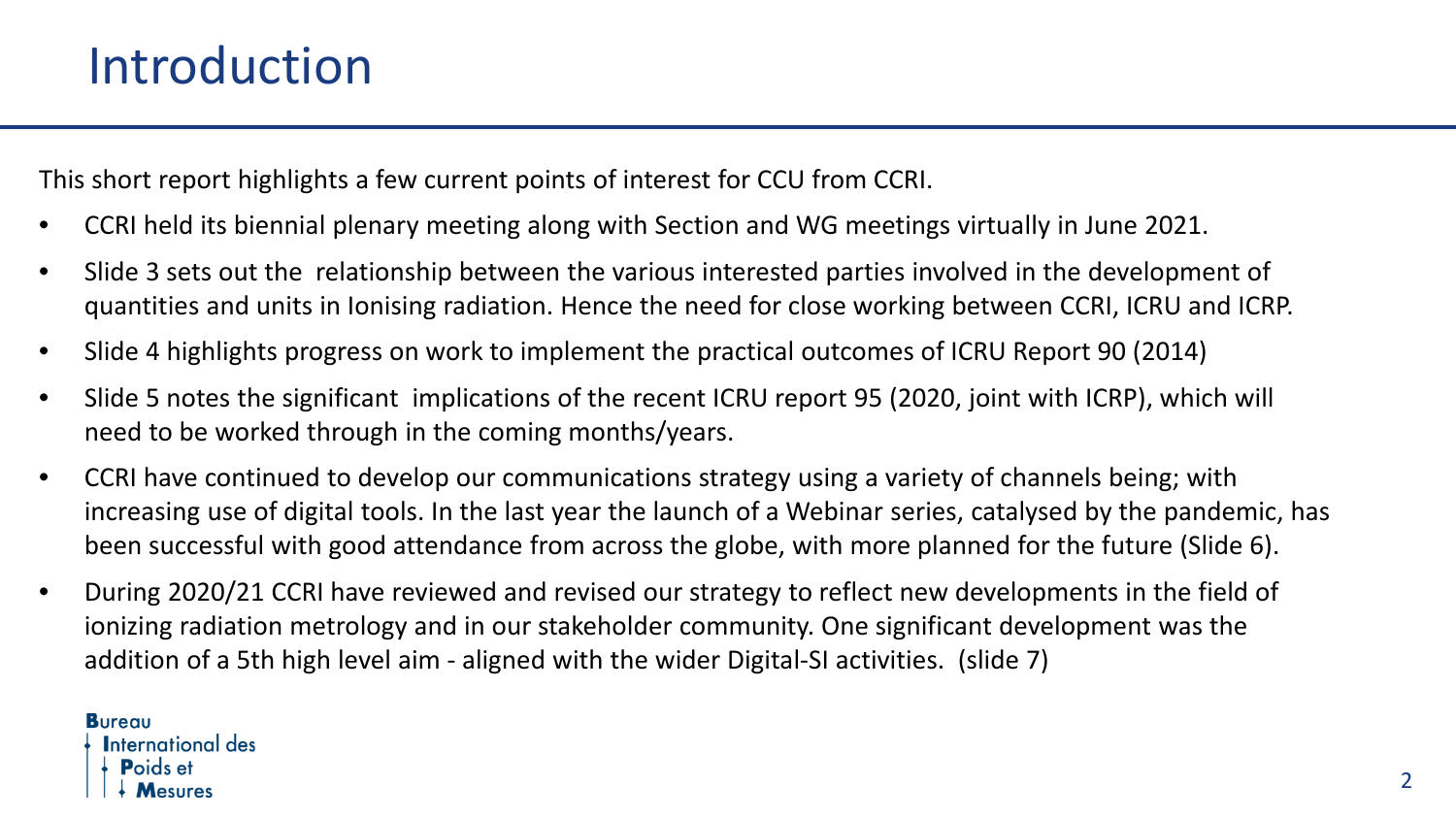## Quantities and units in ionizing radiation



national measurement

standards

**Bureau International des** Poids et **Mesures**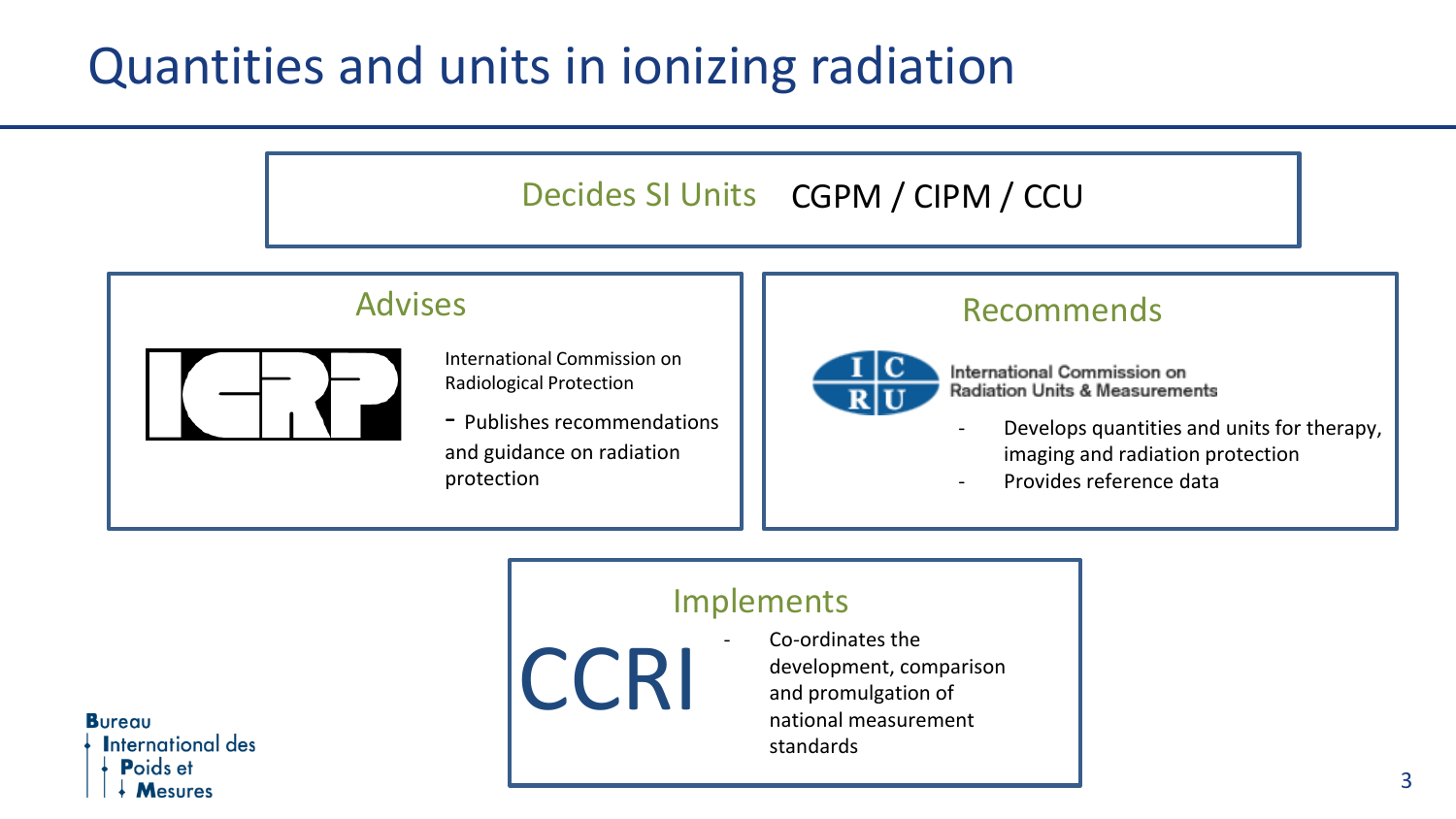# Implementing recommendations of ICRU Report 90

| Volume 14 No.1 3014                                                                                              | ISSN 1473-9081 (print)<br><b>ISSN 1472-3422 (ardinal)</b>      |
|------------------------------------------------------------------------------------------------------------------|----------------------------------------------------------------|
| Journal of the ICRU                                                                                              |                                                                |
| <b>ICRU REPORT 90</b><br>Key Data for Ionizing-Radiation<br>Dosimetry: Measurement Standards<br>and Applications |                                                                |
| OXFORD<br><b>UNIVERSITY PRASS</b>                                                                                |                                                                |
| ORFORD UNIVERSITY PRESS                                                                                          | RO ROCHARDO, JANOTANISTA<br>DAN ZIBRA HOMALIAN<br>ETA DI DANJE |

- New key data that impact primary standards
- Changes to standards and uncertainties
- The CCRI has co-ordinated the implementation of the report to maintain a harmonized international system
- Now adopted in almost all national laboratories

**Bureau International des**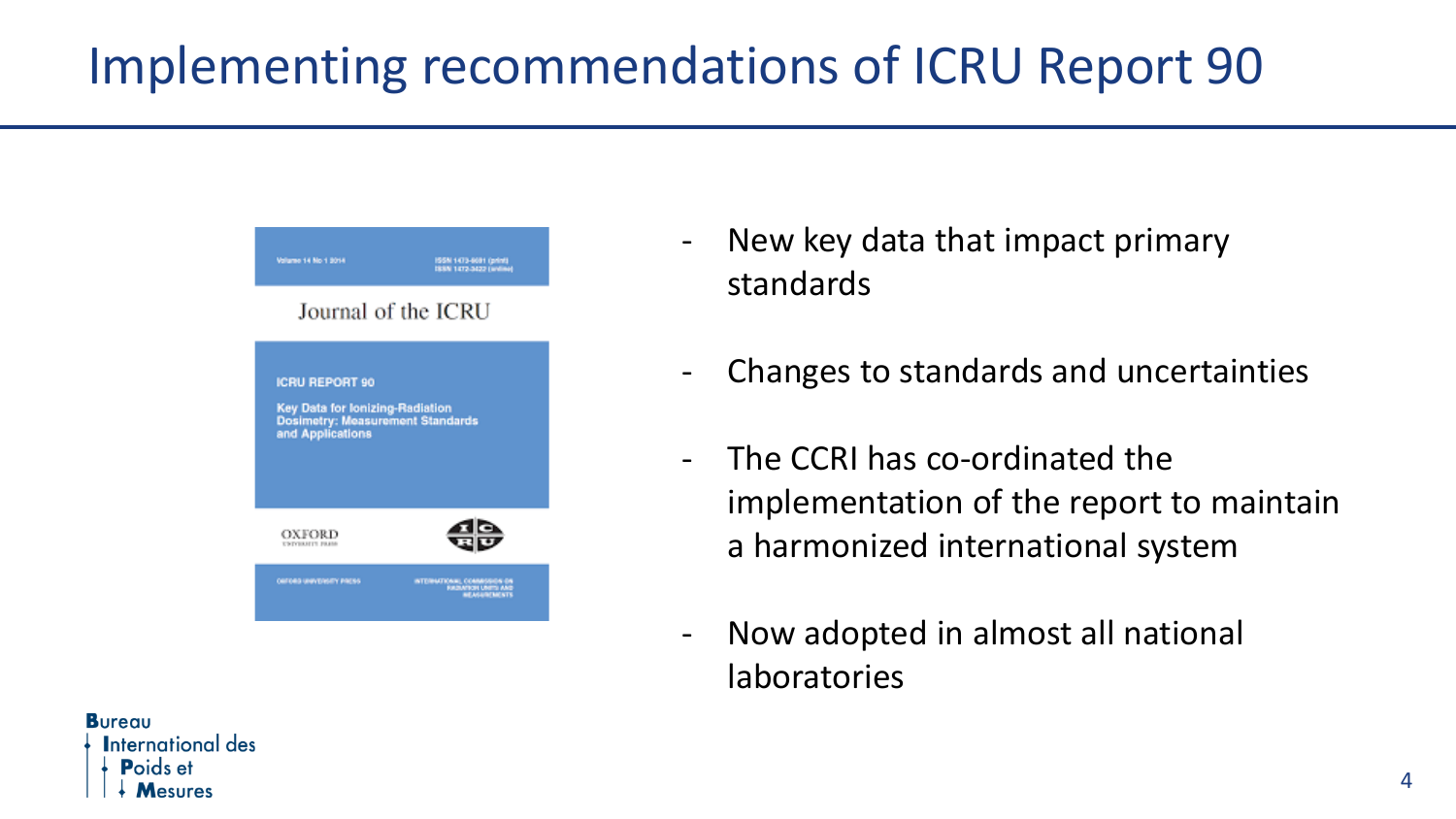### Introduction of ICRU Report 95



**Bureau International des P**oids et

- Joint publication with the ICRP
- Revised operational quantities as better estimators of the radiation protection quantities
- New conversion coefficients for a wider range of particle types and energies
- Requires new instrumentation and recommends extended period of adoption to balance costs and benefits

See ICRU presentation by Thomas Otto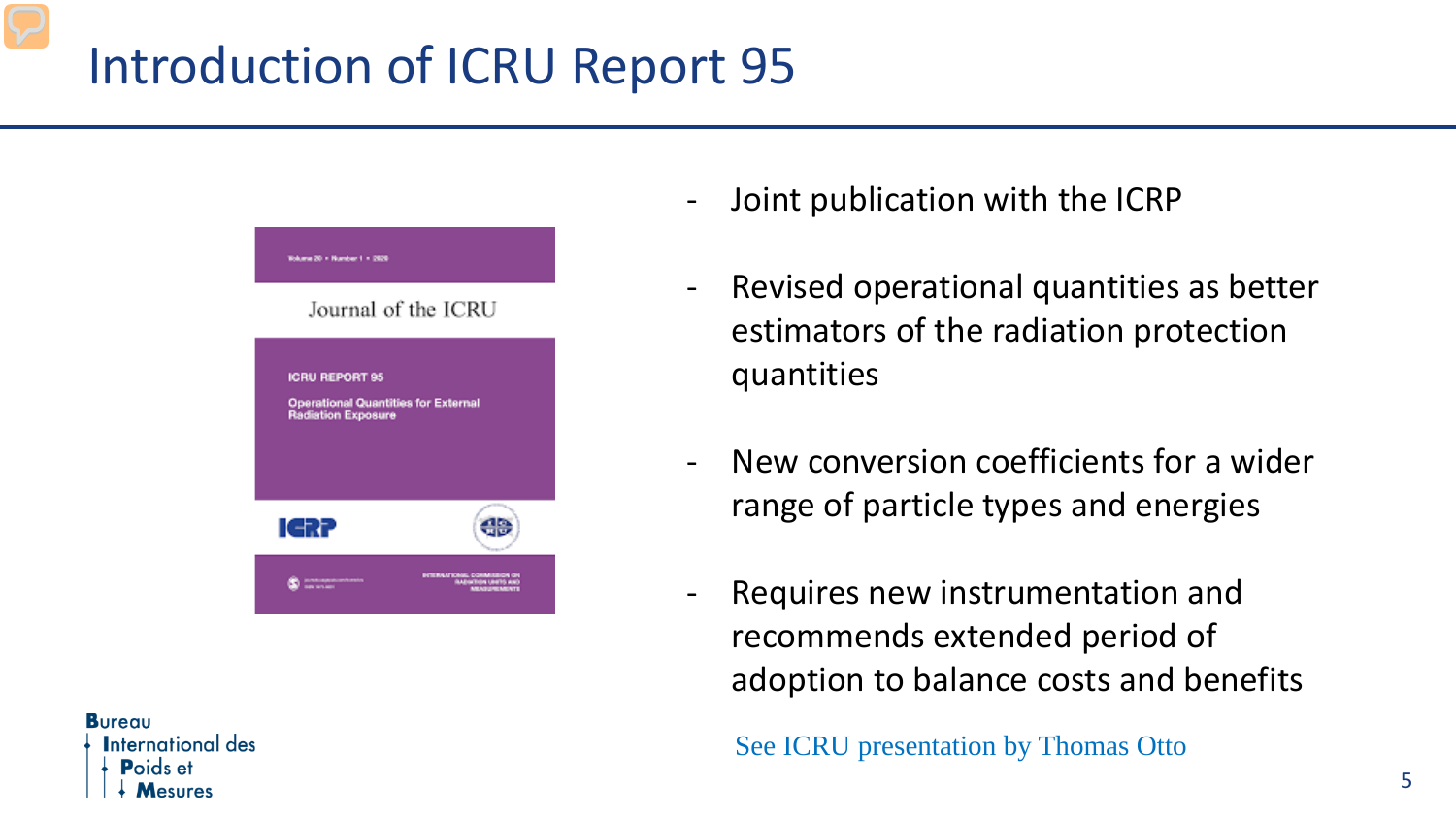### Communications



#### CCRI Webinars (attendance 75 - 300)

| Oct. 2020         | Launch event: 60 years of IR metrology at the BIPM                                              |
|-------------------|-------------------------------------------------------------------------------------------------|
| Nov. 2020         | European metrology network - radiation protection                                               |
| Dec. 2020         | The SIR                                                                                         |
| Jan. 2021         | High dose-rate dosimetry                                                                        |
| Feb. 2021         | <b>Metrology for CERN</b>                                                                       |
| Mar. 2021         | ISO4037 (Radiological protection)                                                               |
| May 2021          | Radiopharmaceutical therapy (pt 1)                                                              |
| Jun. 2021         | The status of brachytherapy dosimetry                                                           |
| From<br>Sep. 2021 | Metrology for fusion, cosmic-ray dosimetry, neutron<br>metrology. Invited - Liaison orgs, NMIs. |

#### Foreseen webinar on ICRU 95 by Thomas Otto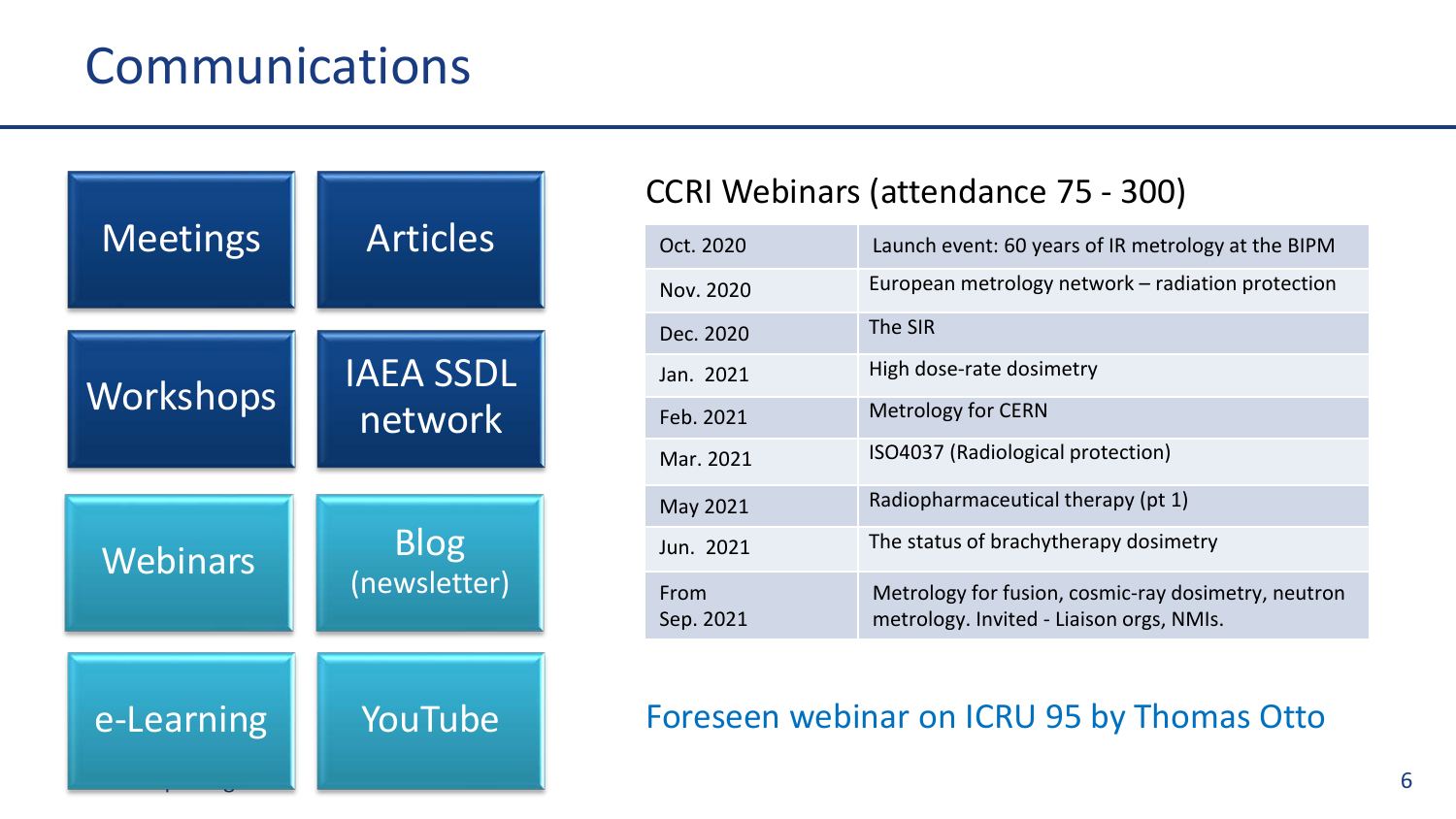### CCRI strategy - additional aim

- To improve global comparability of measurements, by making comparison exercises more accessible and faster, increasing the scope to cover emerging requirements, reducing the need for long-term large-scale exercises, using a risk-based approach to deciding comparison exercises and optimizing the use of resources at NMIs/DIs and the BIPM.
- To build capabilities at smaller NMIs/DIs, by organizing knowledge transfer workshops and increasing secondments to the BIPM, working in partnership with NMIs/DIs and liaison organizations such as the IAEA.
- **To progress the state of the art** for issues identified by stakeholders of benefit to NMIs/DIs and the BIPM, through supporting the organization of targeted joint research projects.
- To expand the coverage of services supported by CMCs through the introduction of concepts such as comprehensive CMCs based on core quantities, to improve the expression of capabilities in an effective way with continuous improvement, that meets the needs of our stakeholder community.
	- **To coordinate the introduction of the SI Digital Framework in ionizing radiation metrology,** including moving to digitalization of services (such as digital calibration certificates), making data from comparison exercises machine-readable and machine actionable, and providing support for NMIs/DIs.